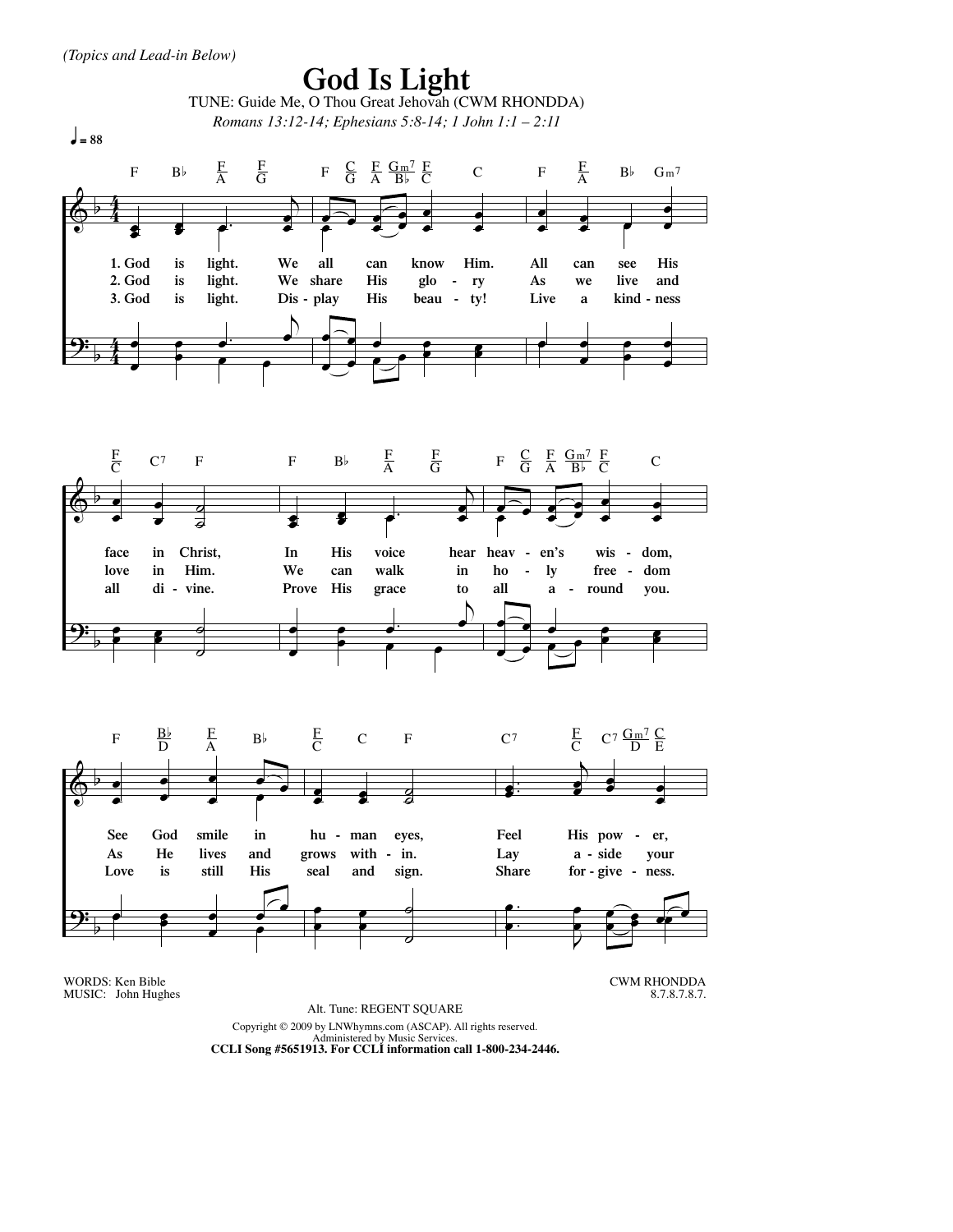

- TOPICS: God's Love; Holiness; Knowing Christ; Lent-Easter; Life of Christ; Living in Christ; Praise & Worship; Relationships; Serving in Christ's Name
- LEAD-IN: This is the message we have heard from Jesus Christ and declare to you:<br>God is light; in him there is no darkness at all. If we claim to have<br>fellowship with him yet walk in the darkness, we lie and do not live by